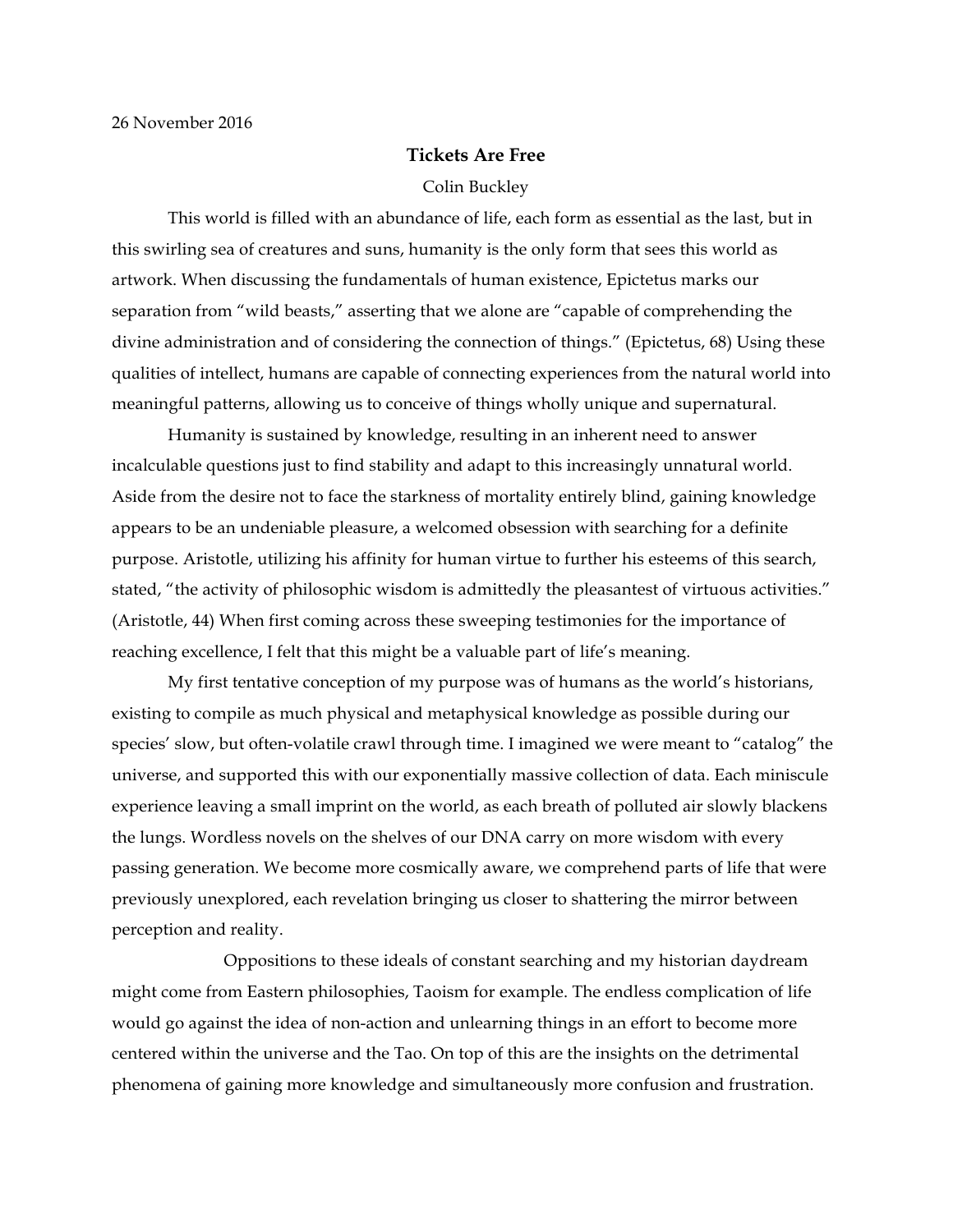Chuang Tzu makes statements on the balance necessary in man, and on the virtue of, "Leaving Things Alone" as the excerpt's title summarizes. His philosophy greatly differs from those that formed my first ideas of life's possible meanings; he states, "Love of wisdom leads to wise contriving. Love of knowledge leads to faultfinding." (Chuang, 89) Although, it is important to me that he says this of the love of wisdom, and not of being wise.

As I considered more and more the prospect of man's observant and uniquely comprehensive nature I found myself envisioning life, at least our sense perception of life, as the showing of a movie in a theater. A fault of this comparison is the surety that the film will last no more and no less than a few hours, and with its quick end comes quick relief from less than favored concepts. At ten years old we all believe we will live for a century, years later we realize more than the falsity of this, but also how short one hundred years actually is, and how soon we will reach the last scene, before our loved ones roll the credits. My favorite passage that connects to this interest comes from Arthur Schopenhauer's *On the Sufferings of the World*. He addresses the perspective of children when envisioning their life, he explains that, "we are like children in a theatre before the curtain is raised, sitting there in high spirits and eagerly waiting for the play to begin." (Schopenhauer, 101) His outlook on what the curtain opens to is not positive; he sees life as, "a task to be done." You could see life as a task, a prison-like burden, or you could see it as entertainment; a brief interlude between eternities in which the world performs and the tickets are free.

Each scene must arrive in the correct sequence; time is vital, and limited. Regardless of any urge to pause and analyze the meaning of things, the moment you reach a conclusion you are confronted with challenges to that conclusion. This parallels the constantly transitional nature of time; every frame exists to carry you right to the next, every minute pours into the next one. Schopenhauer explained these things eloquently but concisely, saying, "the everpassing present moment" is the "only mode of actual existence," and we live in a continuous existence of "Becoming without ever Being." (Schopenhauer, 107) If you were to take one short scene from a film with no context, it would most likely mean nothing to you, but when connected to the whole it is the most vital piece. As it can be in life when things happen that seem insignificant and when reflected upon later become enormous events of great personal importance, or moments regretfully passed up in expectation of bluer skies. Again Schopenhauer appears, with a more morose intention, "The scenes of our life are like pictures done in rough mosaic. Looked at close, they produce no effect." (Schopenhauer, 108) He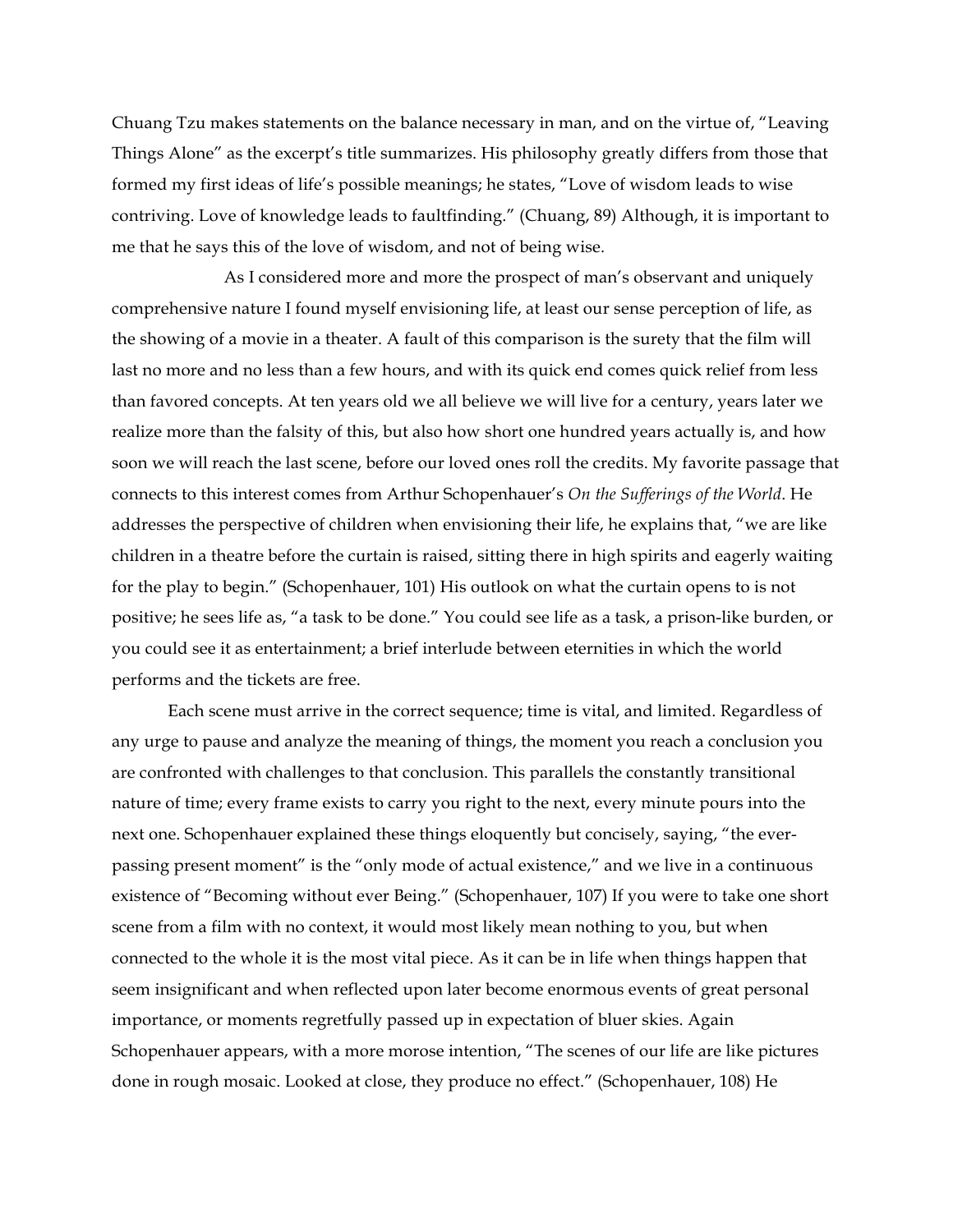illuminates the motivation of those dancing into death's arms, those who reach the end of their rope halfway down the cliff side.

One can profess their opinion of a film; they can burst out with laughter or applause, or protest the content and voice distaste. One could claim that nothing happened as it "should have" happened, as if somehow their disapproval will alter the plot. Dissatisfaction changes nothing and serves no purpose but to leave you dissatisfied. A better approach would be to remain unaffected, in control, like a Stoic. One always has the potential to search for redeeming qualities, to leave contended by the participation and not by the fulfillment of an expectation. Realistically speaking, leaving is always an option, but one risks remaining forever unaware of the potential eventualities, the end of the film being nothing but a black screen ripped of any value and of unfortunate scenarios, of any scenarios.

Other than Schopenhauer, Giovanni Pico della Mirandola has in his *Oration on the Dignity of Man*, passages that also lent to my interest in observation as a primary human purpose, and visual arts as a form of this observation. He expresses reverence for man as a being made specifically to appreciate the sheer beauty of the universe. Mirandola's figurative audience finds itself "among the seats of the universe," not to achieve excellence or provoke change but to "contemplate the world." (Mirandola, 74) There is rarely a day that passes in which I am not abruptly stopped by an urge to appreciate the complexity of my surroundings. Mirandola's God would assure those who wonder, "I have placed you at the very center of the world, so that from that vantage point you may with greater ease glance round about you on all that the world contains." (Mirandola, 74) He created a creature capable of seeing the naturally artistic "grandeur" in every aspect of the world. Every pair of eyes trained on an image that cannot be recreated, filled with the understanding of life's continuous flux, the brevity of a sight only adding to the appreciation, the preservation of a sight only serving to commemorate its brilliance.

While I don't consider the meaning of life a relative or personal search, we all constantly seek out concepts that can carry us through this transitional life, full of doubts, and juxtaposed ideals of morality. Like the Buddha's parable of the raft, leaving behind those things that carried you to safety when the time comes, we create rafts out of words, and forget them as we approach the next river. Seeing life as a film mixes several aspects of my favorite philosophies: sitting back and allowing life to happen as it will like a Taoist, always seeking self-improvement as Aristotle did, remaining in control like a Stoic, being realistic, but not entirely pessimistic,